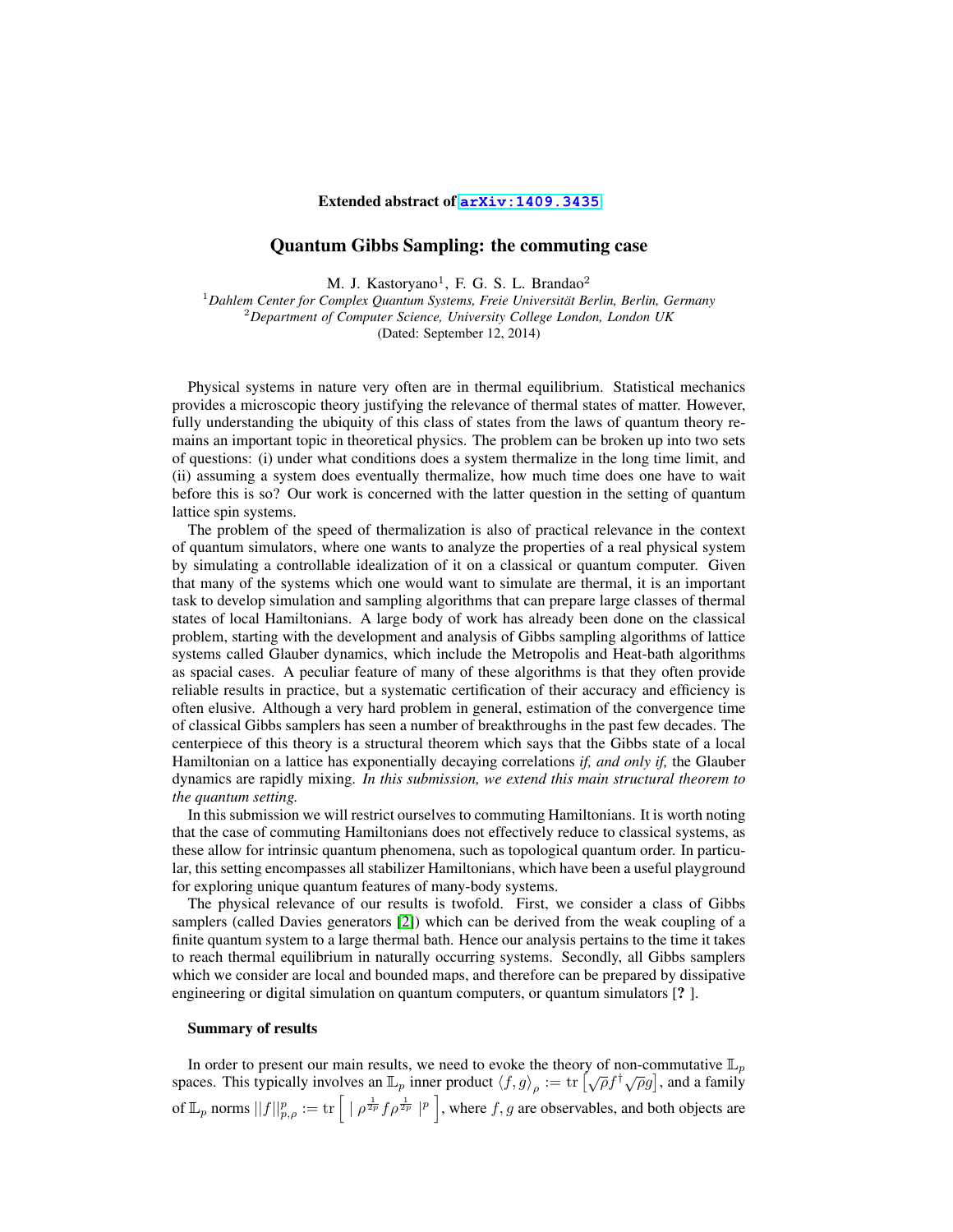defined with respect to some faithful state  $\rho > 0$ . In our case,  $\rho$  is the Gibbs state of a local commuting Hamiltonian of a finite lattice system (see Ref. [\[1\]](#page-3-1) for a proper definition, and a discussion of the extension of DLR theory to the quantum setting). What we mean by Gibbs sampler is a quantum dynamical semigroup (whose generator  $\mathcal L$  can be conveniently written in Lindblad form), and with the Gibbs state as its unique stationary state.

We introduce a class of maps called conditional expectations  $E$  which serve as local quasiprojectors onto the Gibbs state of the system. These maps play a central role in our analysis. We identify two special classes of conditional expectations: the first is purely dynamical and inherits many of the properties of the underlying dissipative generator  $\mathcal{L}$ , the second is purely static, and only depends on the reference (Gibbs) state of the system  $\rho$ . We prove that both are local maps when the underlying Hamiltonian is commuting.

We similarly construct two classes of Gibbs samplers: *Davies Generators* and *Heat-Bath Generators*. The Davies generators are obtained from a canonical weak-coupling between a system and a large thermal bath [\[11\]](#page-3-2), whereas the heat-bath generators are constructed in a manner reminiscent of the classical heat-bath Monte-Carlo algorithm [\[12\]](#page-3-3). Generators of Gibbs samplers are characterized by being: (i) generators of completely positive and trace preserving maps, (ii) local, meaning that each individual Lindblad term  $\mathcal{L} = \sum_k \mathcal{L}_k$  acts nontrivially only on a constant neighborhood of constant size around  $k$ , (iii) locally primitive and locally reversible with respect to the global Gibbs state  $\rho$ , (iv) frustration free.

Reversibility means that that the generator  $\mathcal L$  is similar to a Hermitian (super)-operator, and frustration freedom means that the global stationary state is in the stationary subspace of locally restricted generators. Local primitivity is roughly the property that extending the support of the generator  $\mathcal L$  decreases the size of the stationary subspace, and the stationary subspace converges to a single point when  $\mathcal L$  acts on the whole system (see Ref. [\[1\]](#page-3-1) for proper definitions).

The main purpose of the paper is to show an equivalence between the convergence time of the Gibbs sampler and the correlation behaviour of the Gibbs state. The analogous classical equivalence builds heavily on the DLR theory of boundary conditions [\[3,](#page-3-4) [4\]](#page-3-5). As a naive extension of the DLR theory does not hold for quantum systems, we are lead to define a different notion of clustering (which we call *strong clustering*), that somehow incorporates the *strong mixing* (or complete analyticity) condition for classical systems: for all observables f, and overlapping subsets  $A, B \subset \Lambda$ , where  $A \cap B \neq \emptyset$ , and  $\Lambda$  is the full lattice, we get

<span id="page-1-0"></span>
$$
Cov_{A \cup B}(\mathbb{E}_A(f), \mathbb{E}_B(f)) \le ||f||_{\rho,2}^2 e^{-d(A^c, B^c)/\xi},
$$
\n(1)

where  $A^c$  ( $B^c$ ) is the complement of A (B). This condition relies on a conditional covariance, which is identical to the usual covariance  $(\langle f - \text{tr}[f\rho], g - \text{tr}[g\rho] \rangle_{\rho})$  except that the full expectation (tr  $[f \rho]$ ) is replace by a condition expectation ( $\mathbb{E}_A(f)$ ) with respect to some lattice restriction ( $A \subset \Lambda$ ). We show that Eqn. [\(1\)](#page-1-0) implies the standard clustering of correlation (which we call *weak clustering*) condition that is more commonly considered in quantum lattice systems. We also flesh out the connection between our notions of clustering and the local indistinguishability of Gibbs states that differ only by a distant perturbation; i.e. a Gibbs state version of the LTQO condition [\[13\]](#page-3-6).

Having introduced the framework of Gibbs samplers, and defined what we mean by clustering of correlations, the main theorem of our paper can be stated:

Theorem 1 (informal) *Both the Davies Gibbs sampler and Heat-Bath Gibbs sampler of commuting local Hamiltonians have a gap which is independent of the system size if, and only if, the Gibbs state satisfies strong clustering.*

The gap of a Gibbs sampler is defined as the largest non-zero eigenvalue of  $\mathcal L$  and is related to the rate of convergence of the Gibbs sampler to equilibrium.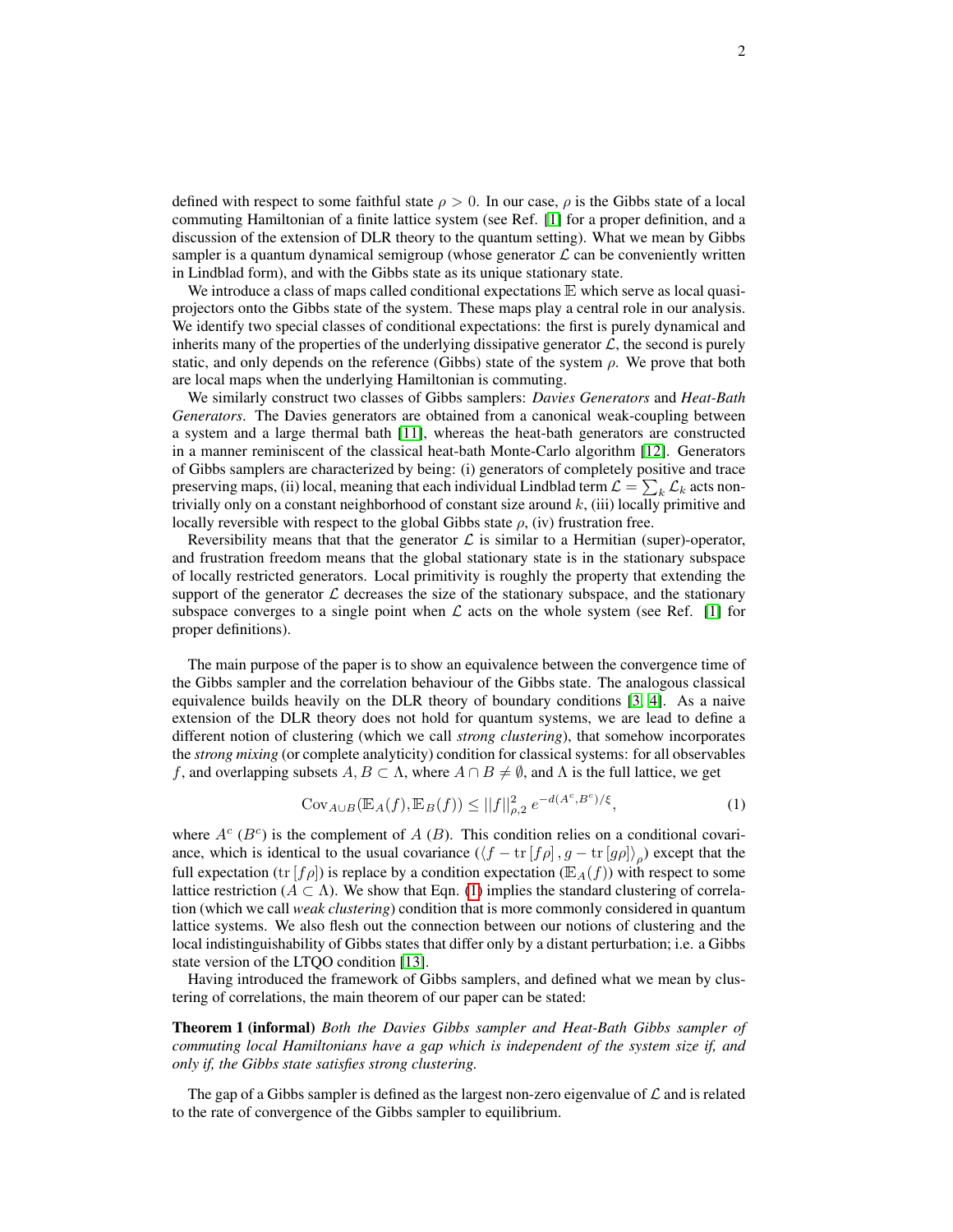We prove the necessity and sufficiency parts of the theorem separately, as they require quite distinct proof techniques. The *only if* statement is proved via methods reminiscent of the analogous classical result [\[7\]](#page-3-7). The main idea of the proof is to consider the variational characterization of the spectral gap, and show, by a clever manipulation of conditional variances, that the gap of the Gibbs sampler restricted to a subsystem of minimum side length  $L$ is roughly the same as the gap restricted to a subsystem of side length 2L, whenever strong clustering holds. Then using the same argument iteratively shows that the gap of the dynamics is asymptotically scale invariant. The *if* part of the statement, on the other hand, exploits methods from quantum information theory and quantum many-body theory. In particular, we find a mapping of our problem to properties of frustration-free gapped local Hamiltonians, and leverage the machinery of the so-called detectability lemma of [\[6\]](#page-3-8).

Our main theorem becomes especially compelling for one dimensional lattice systems, where it was shown by Araki [\[8\]](#page-3-9) that Gibbs states always satisfy weak clustering. We prove that weak clustering and strong clustering are equivalent for one dimensional systems, getting that all Gibbs samplers in this case are gapped. Exploring our mapping between Gibbs samplers and local Hamiltonians, we also prove that at high enough temperature (independent of the size of the system) the Gibbs samplers are gapped. We then obtain:

Theorem 2 (informal) *Both the Davies or Heat-Bath Gibbs samplers give polynomial-time quantum algorithms for preparing the Gibbs state of every 1D commuting Hamiltonian at* any constant temperature. Above a given universal critical temperature  $T_c$ , the result this *holds true in any dimension.*

We note that since Gibbs states of 1D commuting Hamiltonians are matrix-product operators, one can prepare them efficiently on a quantum computer using e.g. [\[9\]](#page-3-10) (in fact this is also true for general non-commuting 1D Gibbs states [\[10\]](#page-3-11)); here we only show another way of preparing them, which might be more resilient to noise in some circumstances.

Finally, we discuss extensions and further implications of our results, including the prospect of rigorous no-go results for self-correcting quantum memories based on stabilizer codes. Indeed, as all stabilizer hamiltonians satisfy LTQO (in the ground state), it is plausible that the under certain circumstances the Gibbs state also satisfies some form of local indistinguishability. This is very close in spirit to the notion of strong clustering which we introduce. Hence if one were able to establish slightly stronger connections between the notions of clustering introduced in Ref. [\[1\]](#page-3-1), then we could prove rigorous no-go theorems for self-correction based on stabilizer codes, as well as better understand the notion of topological order at non-zero temperature.